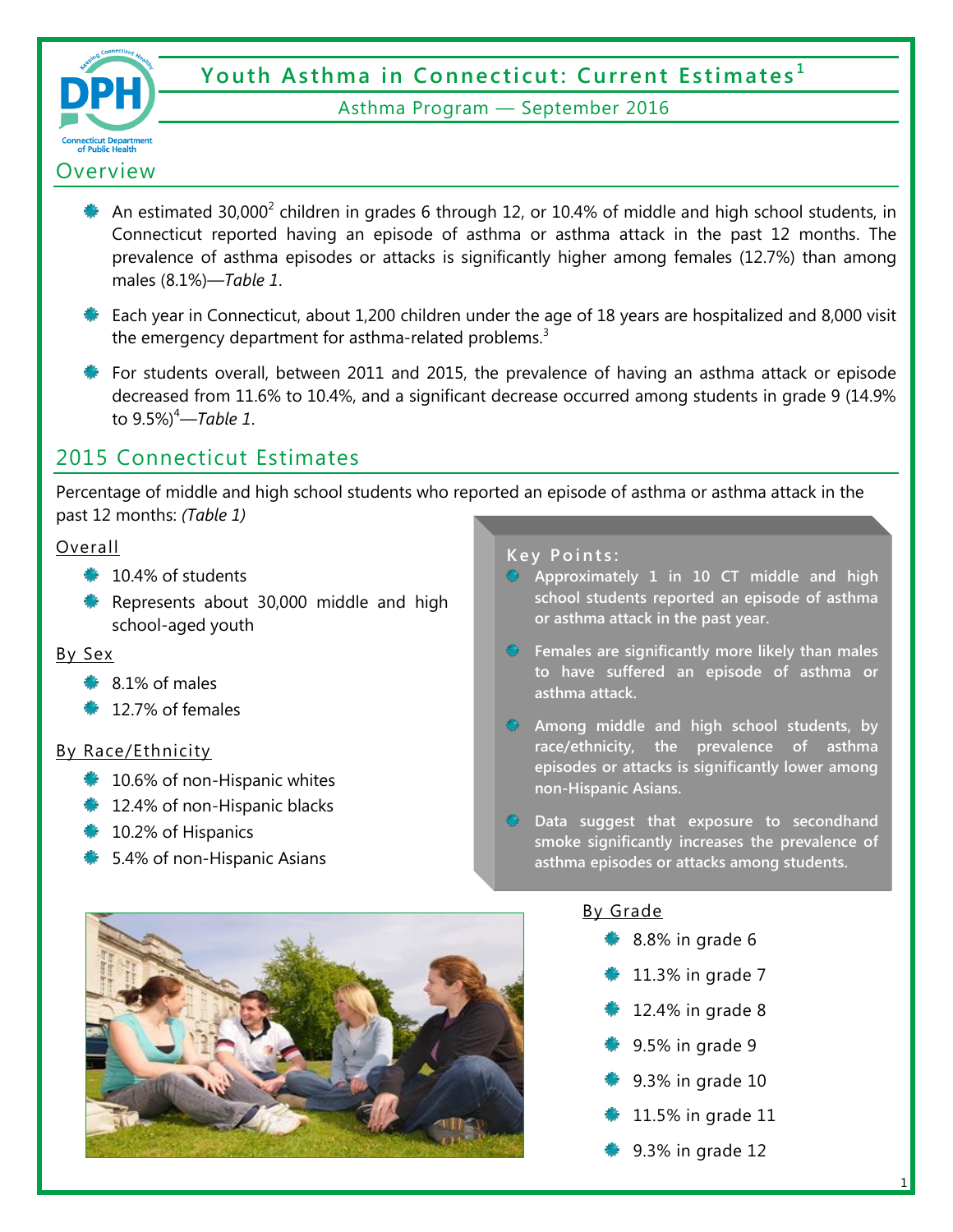- By race/ethnicity, non-Hispanic Asian (5.4%) students were significantly less likely than non-Hispanic white (10.6%), non-Hispanic black (12.4%), and Hispanic (10.2%) students to have reported having had an asthma episode or attack during the past 12 months.
- Current cigarette smokers (17.7%) were significantly more likely than never smokers (10.0%) to have reported having an episode of asthma or asthma attack in the past 12 months.
- Students with no recent exposure to secondhand smoke and who do not live with a smoker (7.5%) are significantly less likely than students recently exposed to secondhand smoke (12.8%) or who live with a cigarette smoker (11.8%) to have reported having an asthma episode or attack during the past year.

| Table 1: Prevalence of Episodes of Asthma or Asthma Attacks in the Past 12 Months Among CT Middle |  |  |
|---------------------------------------------------------------------------------------------------|--|--|
| and High School Students; 2011-2015                                                               |  |  |

|                                       |       | 2011                       |             | 2013                       | 2015          |                            |  |  |
|---------------------------------------|-------|----------------------------|-------------|----------------------------|---------------|----------------------------|--|--|
|                                       | %     | 95% Confidence<br>Interval |             | 95% Confidence<br>Interval | %             | 95% Confidence<br>Interval |  |  |
| <b>Overall</b>                        | 11.6  | $(10.7 - 12.4)$            | 10.5        | $(9.4 - 11.5)$             | 10.4          | $(9.8 - 10.9)$             |  |  |
| <b>Sex</b>                            |       |                            |             |                            |               |                            |  |  |
| Male                                  | 10.0  | $(8.6 - 11.5)$             | 8.7         | $(6.6 - 10.9)$             | 8.1           | $(7.1 - 9.2)$              |  |  |
| Female                                | 13.1  | $(11.7 - 14.4)$            | 12.3        | $(10.1 - 14.8)$            | 12.7          | $(11.6 - 13.8)$            |  |  |
| Grade                                 |       |                            |             |                            |               |                            |  |  |
| $6 \mid$                              | 11.2  | $(8.4 - 14.0)$             | 8.7         | $(6.6 - 10.9)$             | 8.8           | $(6.4 - 11.2)$             |  |  |
| $\overline{7}$                        | 10.2  | $(7.5 - 12.9)$             | 12.4        | $(10.1 - 14.8)$            | 11.3          | $(9.1 - 13.6)$             |  |  |
| 8                                     | 12.1  | $(9.7 - 14.6)$             | 10.1        | $(8.2 - 11.9)$             | 12.4          | $(10.2 - 14.7)$            |  |  |
| 9                                     | 14.9  | $(12.4 - 17.3)$            | 11.0        | $(9.0 - 13.0)$             | 9.5           | $(7.4 - 11.6)$             |  |  |
| 10                                    | 9.7   | $(7.6 - 11.9)$             | 11.0        | $(8.0 - 14.0)$             | 9.3           | $(6.6 - 12.0)$             |  |  |
| 11                                    | 12.7  | $(10.1 - 15.3)$            | 10.8        | $(7.4 - 14.3)$             | 11.5          | $(8.5 - 14.4)$             |  |  |
| 12                                    | 9.9   | $(7.1 - 12.7)$             | 9.2         | $(6.8 - 11.7)$             | 9.3           | $(6.5 - 12.1)$             |  |  |
| <b>Race/Ethnicity</b>                 |       |                            |             |                            |               |                            |  |  |
| Non-Hispanic White                    | 11.4  | $(10.2 - 12.6)$            | 10.4        | $(9.1 - 11.6)$             | 10.6          | $(9.6 - 11.6)$             |  |  |
| Non-Hispanic Black                    | 12.7  | $(9.6 - 15.7)$             | 10.3        | $(7.8-12.9)$               | 12.4          | $(9.0 - 15.7)$             |  |  |
| Hispanic                              | 11.9  | $(9.6 - 14.2)$             | 12.0        | $(9.5 - 14.5)$             | 10.2          | $(8.4 - 12.0)$             |  |  |
| Non-Hispanic Asian                    | $-$ * |                            | 5.3         | $(2.7 - 8.0)$              | 5.4           | $(3.2 - 7.6)$              |  |  |
| Non-Hispanic Other Race**             | $-$ * |                            | $-^{\star}$ |                            | $\rightarrow$ |                            |  |  |
| Smoking Status <sup>1</sup>           |       |                            |             |                            |               |                            |  |  |
| Never Cigarette Smoker                | 11.4  | $(10.1 - 12.7)$            | 9.7         | $(8.6 - 10.7)$             | 10.0          | $(9.3 - 10.7)$             |  |  |
| Ever Cigarette Smoker                 | 12.3  | $(9.9 - 14.7)$             | 13.1        | $(10.0 - 16.3)$            | 13.0          | $(10.6 - 15.3)$            |  |  |
| Current Cigarette Smoker              | 12.4  | $(8.5 - 16.4)$             | 14.8        | $(9.6 - 20.0)$             | 17.7          | $(11.5 - 24.0)$            |  |  |
| <b>Secondhand Smoke Exposure</b>      |       |                            |             |                            |               |                            |  |  |
| No SHS/No Smoker at Home <sup>+</sup> | 9.5   | $(8.1 - 10.8)$             | 7.9         | $(6.6-9.2)$                | 7.5           | $(6.3 - 8.6)$              |  |  |
| Exposed to SHS in Past 7 Days         | 13.4  | $(11.6 - 15.3)$            | 12.8        | $(11.2 - 14.4)$            | 12.8          | $(11.7 - 14.0)$            |  |  |
| Live with Cigarette Smoker            | 13.4  | $(12.1 - 14.8)$            | 12.1        | $(9.8 - 14.3)$             | 11.8          | $(10.4 - 13.1)$            |  |  |

Data Source: 2011-2015 Connecticut Youth Tobacco Survey

\* Estimate not presented because relative standard error >30%

\*Other race includes native Hawaiian or other Pacific Islander

Never cigarette smoker is defined as having never smoked a cigarette, even one or two puffs; ever cigarette smoker is having smoked cigarettes during their life, even one or two puffs; current cigarette smoker is having smoked cigarettes on 1 or more of the past 30 days.

†No secondhand smoke exposure in the past 7 days and do not live with a cigarette smoker